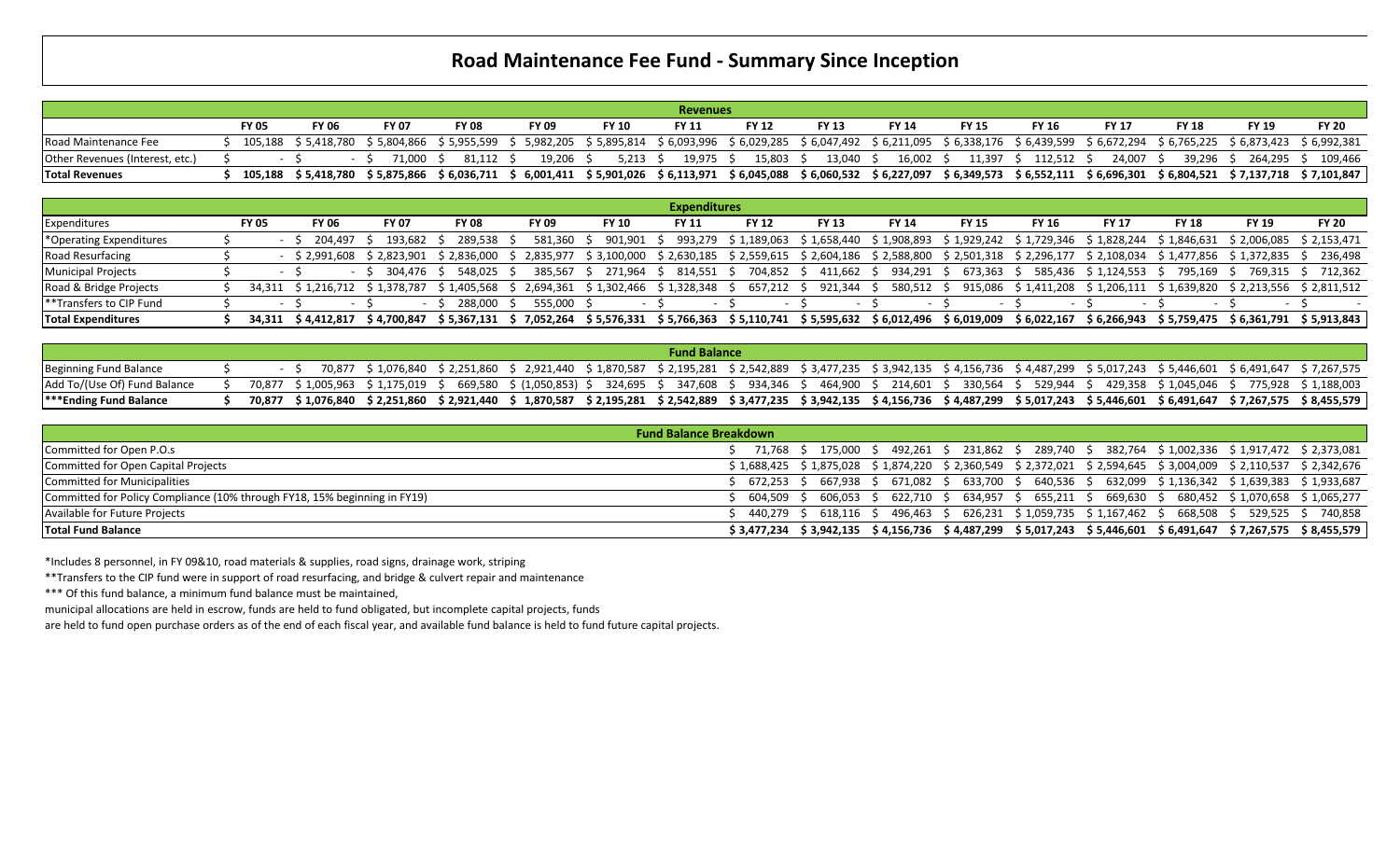|           |                                                          |          |              |              |                 |              |              | <b>FY 06 Projects</b> |              |              |              |              |              |              |              |              |              |              |                     |
|-----------|----------------------------------------------------------|----------|--------------|--------------|-----------------|--------------|--------------|-----------------------|--------------|--------------|--------------|--------------|--------------|--------------|--------------|--------------|--------------|--------------|---------------------|
| Project # | Project                                                  | Status   | <b>FY 05</b> | <b>FY 06</b> | <b>FY 07</b>    | <b>FY 08</b> | <b>FY 09</b> | <b>FY 10</b>          | <b>FY 11</b> | <b>FY 12</b> | <b>FY 13</b> | <b>FY 14</b> | <b>FY 15</b> | <b>FY 16</b> | <b>FY 17</b> | <b>FY 18</b> | <b>FY 19</b> | <b>FY 20</b> | <b>Project Cost</b> |
| RD06001   | <b>Caldwell Widening</b>                                 | Complete | 5 10,400     | 377,497      |                 |              |              |                       |              |              |              |              |              |              |              |              |              |              | 387,897             |
| RD06002   | Windmill Hill Rd @ Compton Bridge Road- Intersection Imp | Complete | 4,046        | 21,794       |                 |              |              |                       |              |              |              |              |              |              |              |              |              |              | 25,840              |
| RD06004   | Double Bridge Road Widening                              | Complete | 127          | 496,004      | $1,779$ \$      |              |              |                       |              |              |              |              |              |              |              |              |              |              | 497,909             |
| RD06005   | Hadden Heights Road Widening                             | Complete |              | 146,870      | 706 \$          |              |              |                       |              |              |              |              |              |              |              |              |              |              | 147,576             |
| RD06006   | Engineering for Monks Grove Road Relocation              | Complete | 2,480        | 15,423       | $5,161$ \$      |              | 4,872        |                       | 9,900        |              |              |              |              |              |              |              |              |              | 37,836              |
| RD06008   | <b>Willis Road Widening</b>                              | Complete |              | 175,676      | $$1,017,927$ \$ |              |              |                       |              |              |              |              |              |              |              |              |              |              | 1,193,602           |

|           |                                                    |               |              |              |              |              |              | <b>FY 07 Projects</b> |              |              |              |              |              |       |              |              |              |              |                     |
|-----------|----------------------------------------------------|---------------|--------------|--------------|--------------|--------------|--------------|-----------------------|--------------|--------------|--------------|--------------|--------------|-------|--------------|--------------|--------------|--------------|---------------------|
| Project # | Project                                            | <b>Status</b> | <b>FY 05</b> | <b>FY 06</b> | <b>FY 07</b> | <b>FY 08</b> | <b>FY 09</b> | <b>FY 10</b>          | <b>FY 11</b> | <b>FY 12</b> | <b>FY 13</b> | <b>FY 14</b> | <b>FY 15</b> | FY 16 | <b>FY 17</b> | <b>FY 18</b> | <b>FY 19</b> | <b>FY 20</b> | <b>Project Cost</b> |
| RD07001   | Windmill Hill Road @ Compton Bridge Road - Widened | Complete      |              |              | 16,593       | 236,407      |              |                       |              |              |              |              |              |       |              |              |              |              | 253,000             |
| RD07002   | Monks Grove Church Road - Road Relocation          | Complete      |              |              |              | 124,189      | 2.744        | ann I                 |              |              |              |              |              |       |              |              |              |              | 155,895             |
| RD07003   | Peachtree Road @ Bible Church Road - Round about   | Complete      |              |              | 10,001       |              | 334,539      |                       |              |              |              |              |              |       |              |              |              |              | 344,540             |
| RD07004   | Wilkie Bridge Road Bridge- Replaced Bridge         | Complete      |              |              | 76,829       | 947,237      | 16,063       |                       |              |              |              |              |              |       |              |              |              |              | 1,040,128           |

|                  |                                      |          |              |              |              |        |              |            | <b>FY 08 Projects</b> |             |              |       |              |              |       |              |              |       |              |                     |
|------------------|--------------------------------------|----------|--------------|--------------|--------------|--------|--------------|------------|-----------------------|-------------|--------------|-------|--------------|--------------|-------|--------------|--------------|-------|--------------|---------------------|
| Project #        | Project                              | Status   | <b>FY 05</b> | <b>FY 06</b> | <b>FY 07</b> |        | <b>FY 08</b> | FY 09      | <b>FY 10</b>          | FY 11       | <b>FY 12</b> | FY 13 | <b>FY 14</b> | <b>FY 15</b> | FY 16 | <b>FY 17</b> | <b>FY 18</b> | FY 19 | <b>FY 20</b> | <b>Project Cost</b> |
| RI0003           | Tar & Gravel County Roads            | Complete |              |              |              |        | 46,401       |            |                       |             |              |       |              |              |       |              |              |       |              | 46,401              |
| <b>BR0002</b>    | Brockman McClimon Bridge Replacement | Complete |              |              |              |        | 14,888       | 205,730 \$ | 217,179               | $'70,354$ ) |              |       |              |              |       |              |              |       |              | 367,443             |
| BR0003 & RD07005 | Zimmerman Road Bridge Replacement    | Complete |              |              |              | 600 \$ | 79,681       | 442,376 5  | (18,937)              |             |              |       |              |              |       |              |              |       |              | 503,719             |
| RI0004           | **Dirt Road Surfacing                | On-going |              |              |              |        | 79,482       | 104,758 \$ | 52,310                | 92,430      |              |       |              |              |       |              |              |       |              | 328,981             |

|                 |                                                    |               |              |              |              |              |              | <b>FY 09 Projects</b> |              |              |              |              |              |       |              |              |       |              |                     |
|-----------------|----------------------------------------------------|---------------|--------------|--------------|--------------|--------------|--------------|-----------------------|--------------|--------------|--------------|--------------|--------------|-------|--------------|--------------|-------|--------------|---------------------|
| Project #       | Project                                            | <b>Status</b> | <b>FY 05</b> | <b>FY 06</b> | <b>FY 07</b> | <b>FY 08</b> | <b>FY 09</b> | <b>FY 10</b>          | <b>FY 11</b> | <b>FY 12</b> | <b>FY 13</b> | <b>FY 14</b> | <b>FY 15</b> | FY 16 | <b>FY 17</b> | <b>FY 18</b> | FY 19 | <b>FY 20</b> | <b>Project Cost</b> |
| RI0001          | <b>Fairforest Road Widening</b>                    | Complete      |              |              |              |              | $612,511$  , | $40,615$ \$           |              |              |              |              |              |       |              |              |       |              | 653,125             |
| RI0002          | Hampton Road @ Holly Springs Road Intersection Imp | Complete      |              |              |              |              | 350,000      |                       |              |              |              |              |              |       |              |              |       |              | 350,000             |
| RI0008          | Zion Hill Road @ US29 Intersection Imp             | Complete      |              |              |              |              | 142,479 \$   | 47,526                |              |              |              |              |              |       |              |              |       |              | 190,005             |
| <b>BR0004</b>   | Dairy Ridge Road Bridge Replacement                | Complete      |              |              |              |              | 78,541 \$    | 355,512               | 155,871      |              |              |              |              |       |              |              |       |              | 589,923             |
| SD0001 & SD0002 | Caldwell Drive Sidewalk & MultiModal               | Complete      |              |              |              |              | (27, 675)    | 6,000                 |              |              |              |              |              |       |              |              |       |              | (21, 675)           |

|               |                                           |          |              |              |              |              |              | <b>FY 10 Projects</b> |              |              |              |                              |              |              |              |              |              |                     |
|---------------|-------------------------------------------|----------|--------------|--------------|--------------|--------------|--------------|-----------------------|--------------|--------------|--------------|------------------------------|--------------|--------------|--------------|--------------|--------------|---------------------|
| Project #     | Project                                   | Status   | <b>FY 05</b> | <b>FY 06</b> | <b>FY 07</b> | <b>FY 08</b> | <b>FY 09</b> | <b>FY 10</b>          | FY 11        | <b>FY 12</b> | <b>FY 13</b> | <b>FY 15</b><br><b>FY 14</b> | <b>FY 16</b> | <b>FY 17</b> | <b>FY 18</b> | <b>FY 19</b> | <b>FY 20</b> | <b>Project Cost</b> |
| RD10001       | Road Materials & Supplies                 | Complete |              |              |              |              |              | 1,503                 |              |              |              |                              |              |              |              |              |              | 1,542               |
| <b>BR0005</b> | Double Branch Road - Bridge Stabilization | Complete |              |              |              |              |              | 170,919               |              |              |              |                              |              |              |              |              |              | 170,919             |
| <b>BR0008</b> | Ezell Road Bridge Replacement             | Complete |              |              |              |              |              | 107,925               | 327,619      |              |              |                              |              |              |              |              |              | 435,544             |
| <b>BR0007</b> | Overhead Bridge Road Bridge Replacement   | Complete |              |              |              |              |              |                       | $115,346$ \$ | 16,774       |              |                              |              |              |              |              |              | 432,119             |

|               |                                |               |              |              |              |              |              | <b>FY 11 Projects</b> |         |                  |              |       |              |       |              |       |       |              |                     |
|---------------|--------------------------------|---------------|--------------|--------------|--------------|--------------|--------------|-----------------------|---------|------------------|--------------|-------|--------------|-------|--------------|-------|-------|--------------|---------------------|
| Project #     | Projeci                        | <b>Status</b> | <b>FY 05</b> | <b>FY 06</b> | <b>FY 07</b> | <b>FY 08</b> | <b>FY 09</b> | FY 10                 | FY 11   | <b>FY 12</b>     | <b>FY 13</b> | FY 14 | <b>FY 15</b> | FY 16 | <b>FY 17</b> | FY 18 | FY 19 | <b>FY 20</b> | <b>Project Cost</b> |
| <b>BR0006</b> | Runion Road Bridge Replacement | Complete      |              |              |              |              |              | 8,375 :               | 126,946 | $169$ $\sqrt{2}$ |              |       |              |       |              |       |       |              | 135,489             |

|           |                                       |               |              |              |              |              |       | <b>FY 12 Projects</b> |       |              |         |              |              |         |              |              |       |              |                     |
|-----------|---------------------------------------|---------------|--------------|--------------|--------------|--------------|-------|-----------------------|-------|--------------|---------|--------------|--------------|---------|--------------|--------------|-------|--------------|---------------------|
| Project # | Project                               | <b>Status</b> | <b>FY 05</b> | <b>FY 06</b> | <b>FY 07</b> | <b>FY 08</b> | FY 09 | <b>FY 10</b>          | FY 11 | <b>FY 12</b> | FY 13   | <b>FY 14</b> | <b>FY 15</b> | FY 16   | <b>FY 17</b> | <b>FY 18</b> | FY 19 | <b>FY 20</b> | <b>Project Cost</b> |
| RI0011    | <b>Westmoreland Road Widening</b>     | Complete      |              |              |              |              |       |                       |       | 182,983      | 448,784 |              |              |         |              |              |       |              | 531,767             |
| RI0013    | Rocky Branch/Sterling Drive Extension | Complete      |              |              |              |              |       |                       |       | $4,961$ \$   | 12,759  | $35,377$ \$  | 15,000       | 446,753 |              |              |       |              | 514,850             |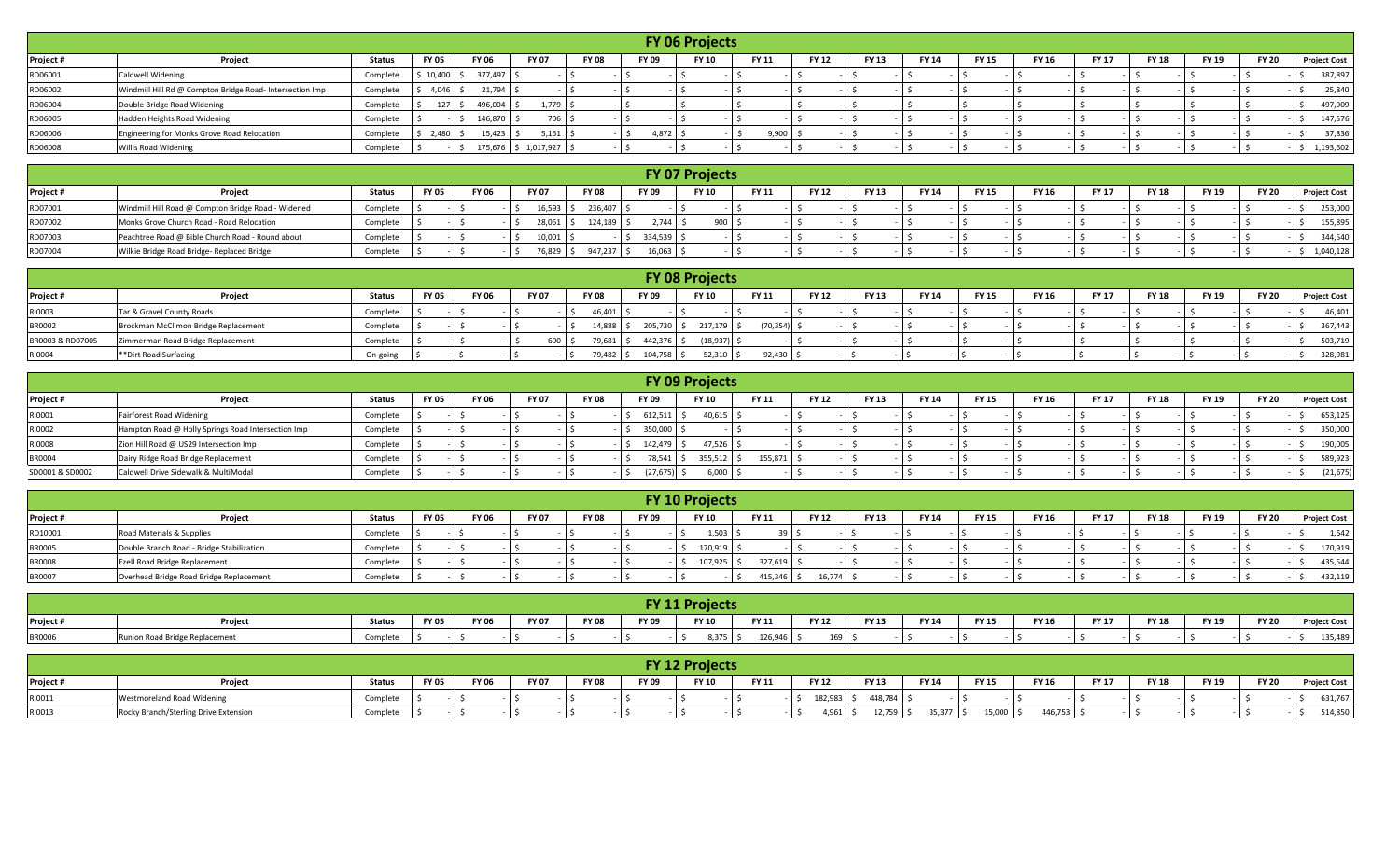|               |                                 |          |              |       |              |              |       | <b>FY 13 Projects</b> |       |              |              |        |              |       |              |              |       |              |                     |
|---------------|---------------------------------|----------|--------------|-------|--------------|--------------|-------|-----------------------|-------|--------------|--------------|--------|--------------|-------|--------------|--------------|-------|--------------|---------------------|
| Project #     | <b>Projec</b>                   | Status   | <b>FY 05</b> | FY 06 | <b>FY 07</b> | <b>FY 08</b> | FY 09 | FY 10                 | FY 11 | <b>FY 12</b> | <b>FY 13</b> | FY 14  | <b>FY 15</b> | FY 16 | <b>FY 17</b> | <b>FY 18</b> | FY 19 | <b>FY 20</b> | <b>Project Cost</b> |
| <b>BR0010</b> | River Forest Bridge Replacement | Complete |              |       |              |              |       |                       |       |              | 54,775       | 84,007 | 286,834      |       |              |              |       |              | 425,616             |
| RI0014        | Avanti Road                     | Complete |              |       |              |              |       |                       |       |              | 68,000       |        |              |       |              |              |       |              | 68,000              |

|                   |                                     |               |              |              |              |              |       | FY 14 Projects |              |              |              |           |              |       |              |              |            |              |                     |
|-------------------|-------------------------------------|---------------|--------------|--------------|--------------|--------------|-------|----------------|--------------|--------------|--------------|-----------|--------------|-------|--------------|--------------|------------|--------------|---------------------|
| Project #         | Project                             | <b>Status</b> | <b>FY 05</b> | <b>FY 06</b> | <b>FY 07</b> | <b>FY 08</b> | FY 09 | <b>FY 10</b>   | <b>FY 11</b> | <b>FY 12</b> | <b>FY 13</b> | FY 14     | <b>FY 15</b> | FY 16 | <b>FY 17</b> | <b>FY 18</b> | FY 19      | <b>FY 20</b> | <b>Project Cost</b> |
| BR0011/CP30000218 | Four Mile Branch Bridge Replacement | Complete      |              |              |              |              |       |                |              |              |              | 28,854 \$ | 21.046       |       | 1,825 \$     | 15,305       | 613,086 \$ | 12,426       | 733,441             |

|           |                                                   |                       |              |              |              |              |              | <b>FY 15 Projects</b> |              |              |       |       |              |       |              |              |              |              |                     |
|-----------|---------------------------------------------------|-----------------------|--------------|--------------|--------------|--------------|--------------|-----------------------|--------------|--------------|-------|-------|--------------|-------|--------------|--------------|--------------|--------------|---------------------|
| Project # | Projec                                            | <b>Status</b>         | <b>FY 05</b> | <b>FY 06</b> | <b>FY 07</b> | <b>FY 08</b> | <b>FY 09</b> | <b>FY 10</b>          | <b>FY 11</b> | <b>FY 12</b> | FY 13 | FY 14 | <b>FY 15</b> | FY 16 | <b>FY 17</b> | <b>FY 18</b> | <b>FY 19</b> | <b>FY 20</b> | <b>Project Cost</b> |
|           | BR0012/CP30000318 Motlow Creek Bridge Replacement | <b>Active Project</b> |              |              |              |              |              |                       |              |              |       |       | 62,255       | 125   |              |              |              | 35,525       | 97,905              |

|                   |                                 |                |              |              |              |              |              | <b>FY 16 Projects</b> |       |              |              |       |       |              |        |              |         |              |               |                     |
|-------------------|---------------------------------|----------------|--------------|--------------|--------------|--------------|--------------|-----------------------|-------|--------------|--------------|-------|-------|--------------|--------|--------------|---------|--------------|---------------|---------------------|
| Project #         | Project                         | <b>Status</b>  | <b>FY 05</b> | <b>FY 06</b> | <b>FY 07</b> | <b>FY 08</b> | <b>FY 09</b> | <b>FY 10</b>          | FY 11 | <b>FY 12</b> | <b>FY 13</b> | FY 14 | FY 15 | <b>FY 16</b> |        | <b>FY 17</b> | FY 18   | <b>FY 19</b> | <b>FY 20</b>  | <b>Project Cost</b> |
| BR0013/CP30000418 | Hampton Road Bridge Replacement | Active Project |              |              |              |              |              |                       |       |              |              |       |       |              | 46.381 | 47.352       | 30,634  | 106.188      | $972.265 \le$ | 1,202,821           |
| RI0017/CP30000918 | Brine Production System         | Active Project |              |              |              |              |              |                       |       |              |              |       |       |              |        | 167,697      | 114 408 | 52,123       |               | 334,229             |

|           |         |        |              |              |              |              |       | <b>TY 17 Projects</b> |              |              |              |              |              |              |              |              |              |              |                     |
|-----------|---------|--------|--------------|--------------|--------------|--------------|-------|-----------------------|--------------|--------------|--------------|--------------|--------------|--------------|--------------|--------------|--------------|--------------|---------------------|
| Project # | Project | Status | <b>FY 05</b> | <b>FY 06</b> | <b>FY 07</b> | <b>FY 08</b> | FY 09 | <b>FY 10</b>          | <b>FY 11</b> | <b>FY 12</b> | <b>FY 13</b> | <b>FY 14</b> | <b>FY 15</b> | <b>FY 16</b> | <b>FY 17</b> | <b>FY 18</b> | <b>FY 19</b> | <b>FY 20</b> | <b>Project Cost</b> |
|           |         |        |              |              |              |              |       |                       |              |              |              |              |              |              |              |              |              |              |                     |

|            |                               |                       |              |              |              |              |              | <b>FY 18 Projects</b> |       |              |              |              |              |              |              |              |                     |                |            |
|------------|-------------------------------|-----------------------|--------------|--------------|--------------|--------------|--------------|-----------------------|-------|--------------|--------------|--------------|--------------|--------------|--------------|--------------|---------------------|----------------|------------|
|            |                               |                       |              |              |              |              |              |                       |       |              |              |              |              |              |              |              |                     |                |            |
| Project #  | Projec.                       | <b>Status</b>         | <b>FY 05</b> | <b>FY 06</b> | <b>FY 07</b> | <b>FY 08</b> | <b>FY 09</b> | <b>FY 10</b>          | FY 11 | <b>FY 12</b> | <b>FY 13</b> | <b>FY 14</b> | <b>FY 15</b> | <b>FY 16</b> | <b>FY 17</b> | <b>FY 18</b> | <b>EV 10</b><br>כבו | <b>FY 20</b>   | วject Cost |
| CP30001118 | rlatwoods Road Reconstruction | <b>Active Project</b> |              |              |              |              |              |                       |       |              |              |              |              |              |              |              | <b>242.27</b>       | $\overline{z}$ | 250,000    |

|            |                                  |                       |              |              |              |              |       | <b>FY 19 Projects</b> |       |              |              |       |              |       |              |              |              |              |                     |
|------------|----------------------------------|-----------------------|--------------|--------------|--------------|--------------|-------|-----------------------|-------|--------------|--------------|-------|--------------|-------|--------------|--------------|--------------|--------------|---------------------|
| Project #  | Project                          | Status                | <b>FY 05</b> | <b>FY 06</b> | <b>FY 07</b> | <b>FY 08</b> | FY 09 | FY 10                 | FY 11 | <b>FY 12</b> | <b>FY 13</b> | FY 14 | <b>FY 15</b> | FY 16 | <b>FY 17</b> | <b>FY 18</b> | <b>FY 19</b> | <b>FY 20</b> | <b>Project Cost</b> |
| CP30001219 | 4th Street Widening              | Active Project        |              |              |              |              |       |                       |       |              |              |       |              |       |              |              |              |              |                     |
| CP30001319 | Belcher Road Bridge Replacement  | <b>Active Project</b> |              |              |              |              |       |                       |       |              |              |       |              |       |              |              | $17,516$ 5   | 78,343       | 95,859              |
| CP30001419 | <b>Pavement Asset Evaluation</b> | <b>Active Project</b> |              |              |              |              |       |                       |       |              |              |       |              |       |              |              | 20,885       | 160,642      | 181,527             |

|            |                             |                       |              |              |              |              |              | <b>FY 20 Projects</b> |              |              |              |              |              |       |              |              |              |              |                     |
|------------|-----------------------------|-----------------------|--------------|--------------|--------------|--------------|--------------|-----------------------|--------------|--------------|--------------|--------------|--------------|-------|--------------|--------------|--------------|--------------|---------------------|
| Project #  | Project                     | <b>Status</b>         | <b>FY 05</b> | <b>FY 06</b> | <b>FY 07</b> | <b>FY 08</b> | <b>FY 09</b> | <b>FY 10</b>          | <b>FY 11</b> | <b>FY 12</b> | <b>FY 13</b> | <b>FY 14</b> | <b>FY 15</b> | FY 16 | <b>FY 17</b> | <b>FY 18</b> | <b>FY 19</b> | <b>FY 20</b> | <b>Project Cost</b> |
| CP30000220 | Belcher Road Roundabout     | <b>Active Project</b> |              |              |              |              |              |                       |              |              |              |              |              |       |              |              |              | 15,080       | 15,080              |
| CP30000320 | Belcher Road Widening       | <b>Active Project</b> |              |              |              |              |              |                       |              |              |              |              |              |       |              |              |              | 65,195       | 65,195              |
| CP30001720 | Seay Road Widening          | Active Project \$     |              |              |              |              |              |                       |              |              |              |              |              |       |              |              |              | 5,063        | 5,063               |
| CP30001920 | Police Club Rd Turn Arounds | <b>Active Project</b> |              |              |              |              |              |                       |              |              |              |              |              |       |              |              |              |              |                     |
| CP30002020 | Hampton Road Lyman Portion  | <b>Active Project</b> |              |              |              |              |              |                       |              |              |              |              |              |       |              |              |              |              |                     |